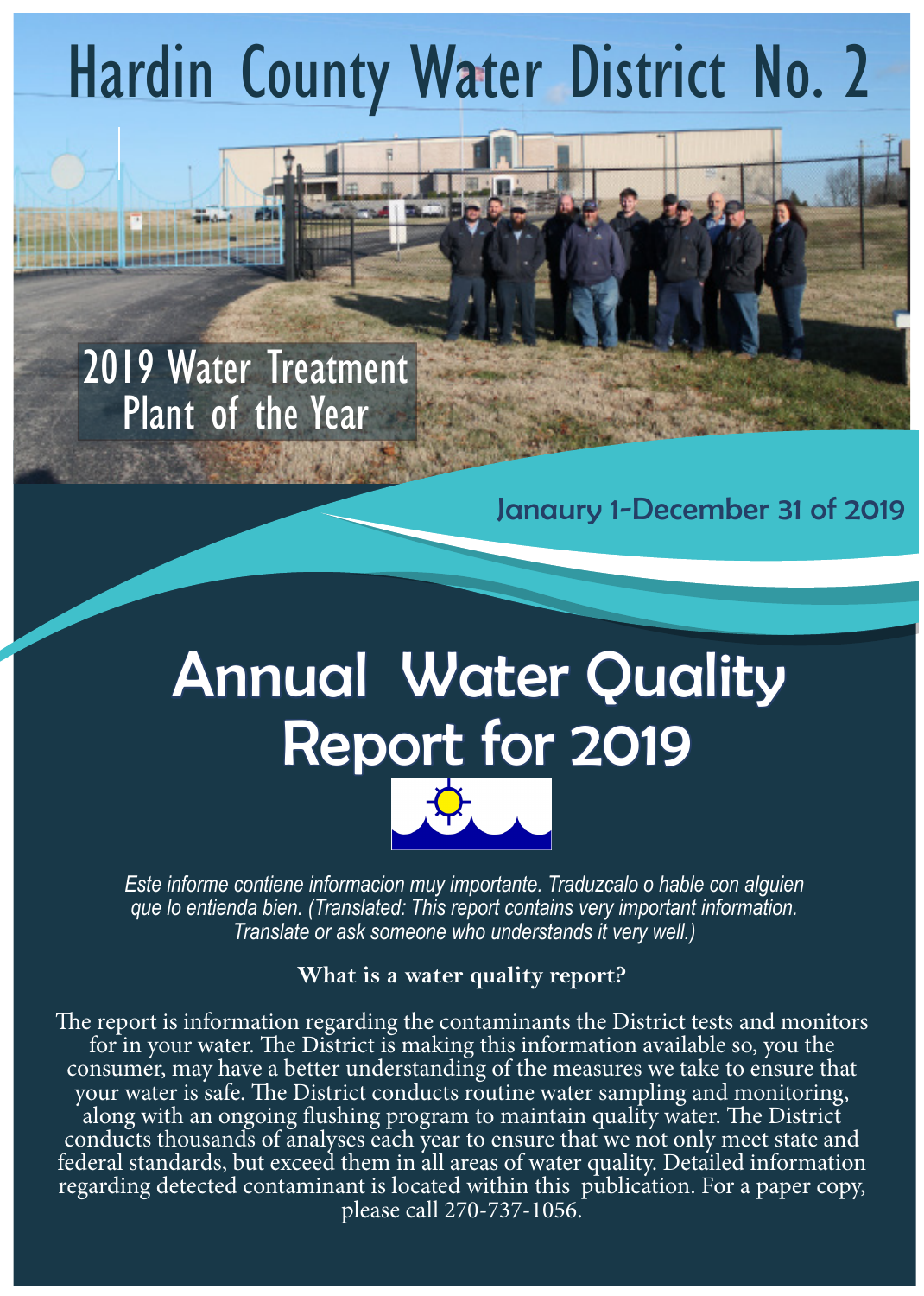## **Your Personal Source: The Nolin River**

Hardin County Water District No. 2 has realized the susceptibility of contamination for the sources and has developed Source Water Action Plans (SWAP), which include an analysis of susceptibility of water supply to contamination. The plans have been approved by the DOW and are available for inspection at Hardin County Water District No. 2's Customer Service Center located at 360 Ring Road.

Areas recognized as high concern consist of bridges, culverts, row crops, and major highways. The possibility for a potential chemical spill, or hazardous material accidentally spilling into the water source due to a vehicle accident or runoff from nearby row crops, creates a susceptibility ranking of high.

Although there are areas of high concern, the susceptibility analysis incdicates that the overall susceptibility to contamination is generally moderate.

For more information about the Source Water Action Plan or how you can help to protect our water supply, contact our office at (270) 737- 1056.

Water is supplied to your home through a network of pipes that originate from one or a combination of two water treatment plants; White Mills and City Springs. The source of water for the City Springs plant is a combination of surface and groundwater from the Old City Spring, Gaither Spring (Dyer Spring), and four wells, all located in Elizabethtown. The White Mills plant utilizes surface water from the Nolin River at White Mills.

In order to ensure that tap water is safe to drink, EPA prescribes regulations, that limit the amount of certain contaminants in water provided by public water systems. FDA regulations establish limits for contaminants in bottled water, which must provide that same protection for public health.

The sources of drinking water (both tap water and bottled water) include rivers, lakes, streams, ponds, reservoirs, springs, and wells. As water travels over the surface of the land or through the ground, it dissolves naturally occuring minerals and in some cases radioactive material, and can pick up substances resulting from the presence of animals or from human activity.

Drinking water, including bottled water, may reasonably be expected to contain at least small amounts of some contaminant. The presence of contaminants does not necessarily indicate that water poses a health risk. More information about contaminants and potential health effects can be obtained by calling the environmental Protection Agency's (EPA) Safe Drinking Water Hotline (800-426-4791).

Contaminants that may be present in source water include:

Microbial contaminants, such as viruses and bacteria, which may come from sewage treatment plants, septic systems, agricultural livestock operations, and wildlife.

Inorganic contaminants, such as salts and metals, which can be naturally occurring or result from urban stormwater runoff, industrial, or domestic wastewater discharges, oil and gas production, mining or farming.

Pesticides and herbicides, which may come from a variety of sources such as agriculture, ubran stormwater runoff, and residential uses.

Organic chemical contaminants, including synthetic and volatile organic chemicals, which are by-products of industrial processes and petroleum production, and can also come from gas stations urban stormwater runoff, and septic systems.

Radioactive contaminants, which can be naturally occurring or be the result of oil and gas production and mining activities.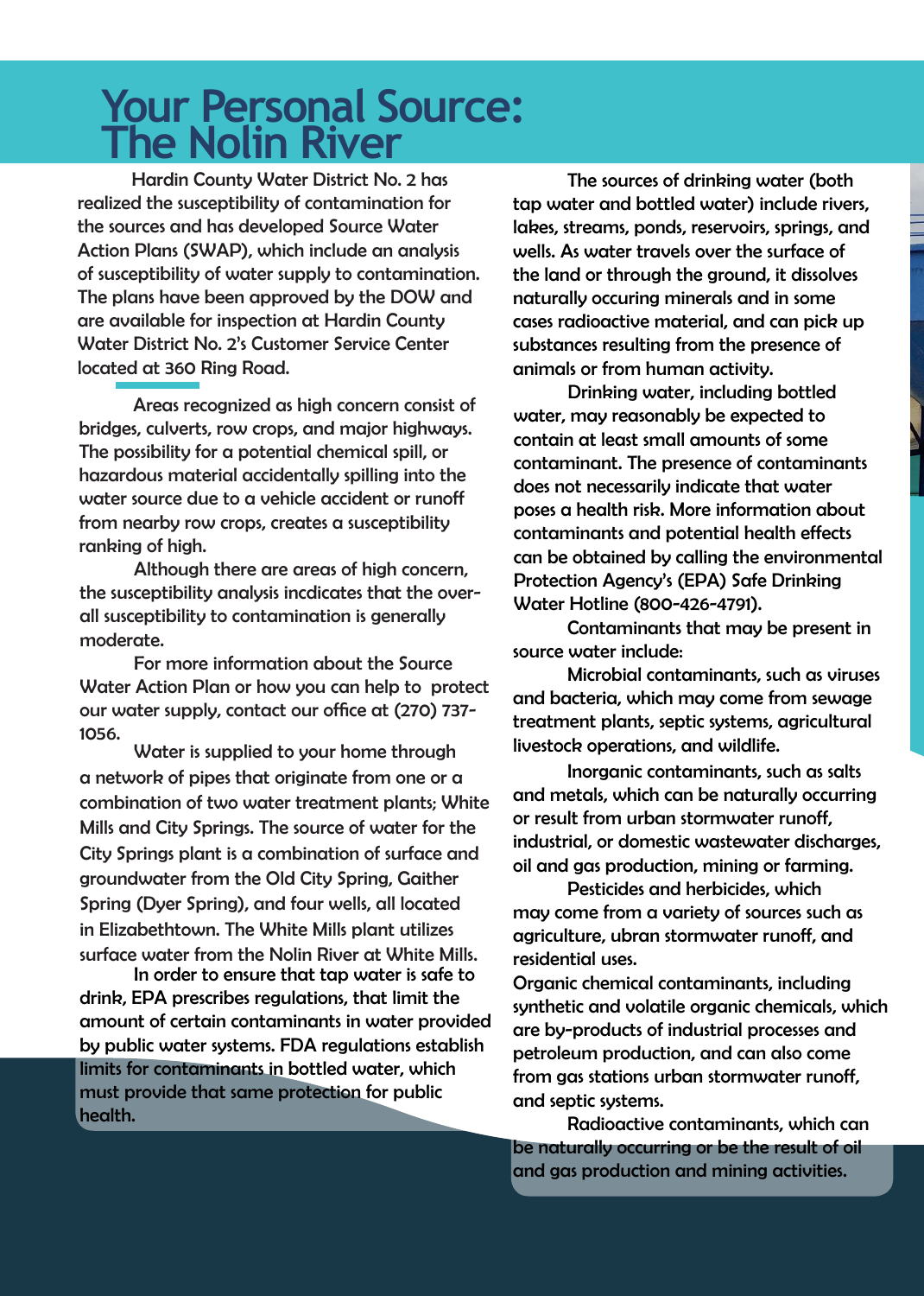

#### **Do I need to take special precautions?**

Some people may be more vulnerable to contaminants in drinking water than the general population. Immuno-compromised persons such as persons with cancer undergoing chemotherapy, persons who have undergone organ transplants, people with HIV/AIDS or other immune system disorders, some elderly, and infants can be particularly at risk from infections. These people should seek advice about drinking water from their health care providers. EPA/Centers for Disease Control (CDC) guidelines on appropriate means to lessen the risk of infection by Crytosporidium and other microbial contaminants are avaiable from the Safe Water Drinking Hotline (800- 426-4791) For more information about your drinking water please call our Customer Service Department at (270) 737-1056.

### **Definitions**

MCL - Maximum Contaminant Level: the highest level of a contaminant that is allowed in drinking water. MCLs are set as close to the MCLGs as feasible using the best available treatment technology.

MCLG - Maximum Contaminant Level Goal: the level of a contaminant in drinking water below which there is no known or expected risk to health. MCLGs allow for a margin of safety.

MRDL - Maximum Residual Disinfection Level: the highest level of a disinfectant allowed in drinking water. There is convincing evidence that the additional of a disinfectant is necessary for control of microbial contaminants.

MRDLG - Maximum Residual Disinfectant Level Goal: the level of a drinking water disinfectant below which there is no known or expected risk to health. MRDLGs do not reflect the benefits of the use of disinfectant to control microbial contaminants.

TT - Treatment Technique: a required process intended to reduce the level of a contaminant in drinking water.

AL - Action Level: the concentration of a contaminant which, if exceeded, triggers treatment or other requirements that a water system must follow.

Picouries per liter (pCi/L) - a measure of the radioactivity in water.

BDL - Below Detection Levels. Laboratory analysis indicates that the contaminant is not present.

PPM - Parts Per Million

PPB - Parts Per Billion

NTU - Nephelometric Turbidity Unit

RAA - Running annual average

LRAA - Locational running annual average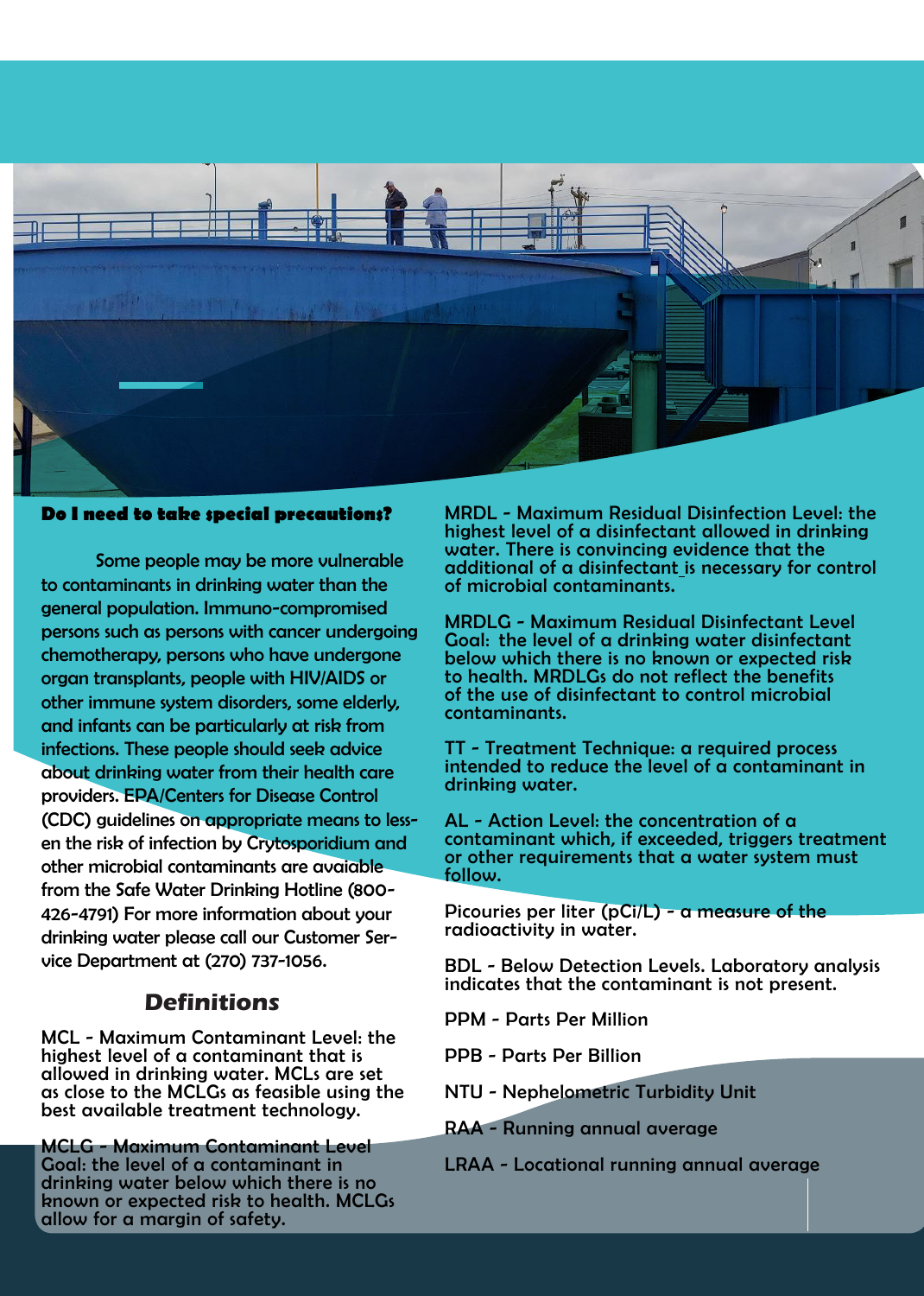#### Hardin County Water District No. 2 **AI# 1674, PWS ID# KY0470175** AI# 1674, PWS ID# KY0470175

*The data in this report, unless otherwise noted, is from January 1 - December 31 of 2019 and is the most recent testing done in accordance with administrative regulation in 401 KAR Chapter 8. As authorized and approved by EPA, the State has reduced monitoring requirements for certain contaminants to less often than once per year because the concentrations of these contaminants are not expected to vary significantly from year to year. Some of the data in this table, though representative, may be more than one year old. Unless otherwise noted, the report level is the highest level detected.*

#### **MCL MCLG** 2 2 2 2 10 10 TT 100% ≤ 1.0 and  $95% ≤ 0.3$  n/a TT(≥ 1.00) n/a **MCL MCLG REGULATED SUBSTANCES - TREATMENT PLANTS WHITE MILLS TREATMENT PLANT** Substances (units) **MCL MCLG** Range of **Detections Highest Level Detected Compliance Likely source of contamination Achieved ORGANIC** Turbidity (NTU)  $and 95\% \le 0.3$   $n/a$   $100\% \le 0.3$  0.039 YES Soil runoff one measure 0.3 YES Erosion of natural deposits, refineries and factories; landfills, runoff from cropland **INORGANIC** Nitrate (ppm) 10 10 one measure 2.97 YES Runoff from fertilizer use, leaching from septic tanks, erosion of natural deposits. Barium (ppm) 2 2 0ne measure 0.035 YES Drilling waste, metal refineries, erosion of natural deposits. **Mercury** Total Organic Carbon (Removal Ratio) 1.00 - 3.16 Monthly 1.87 YES Naturally present in the environment. Monthly ratio is the % TOC removal achieved to the % TOC removal required. Compliance with the treatment technique (TT) is based on a running annual average (RAA) of the monthly ratios. A minimum annual average ration of 1.00 is required. **CITY SPRINGS TREATMENT PLANT** Substances (units) **MCL MCLG** Range of **Highest Level Compliance Likely source of contamination**

|                  |                                           |                | <b>Detections</b> | <b>Detected</b> | Achieved   |                                                                                           |
|------------------|-------------------------------------------|----------------|-------------------|-----------------|------------|-------------------------------------------------------------------------------------------|
| <b>INORGANIC</b> |                                           |                |                   |                 |            |                                                                                           |
| Fluoride (ppm)   | 4                                         | 4              | one measure       | 0.5             | <b>YES</b> | Water additive which promotes strong teeth.                                               |
| Barium (ppm)     | $\overline{2}$                            | $\overline{2}$ | one measure       | 0.042           | <b>YES</b> | Drilling waste, metal refineries, erosion of<br>natural deposits.                         |
| Mercury          | 2                                         | 2              | one measure       | 0.3             | <b>YES</b> | Erosion of natural deposits, refineries and<br>factories: landfills, runoff from cropland |
| Nitrate (ppm)    | 10                                        | 10             | one measure       | 1.44            | <b>YES</b> | Runoff from fertilizer use, leaching from<br>septic tanks, erosion of natural deposits.   |
| Turbidity (NTU)  | TT $100\% \leq 1.0$<br>and $95\% \le 0.3$ | n/a            | $100\% \leq 0.3$  | 0.04            | YES        | Soil runoff                                                                               |
| <b>ORGANIC</b>   |                                           |                |                   |                 |            |                                                                                           |

Total Organic Carbon

TT(≥ 1.00) n/a Monthly ratio is the % TOC removal achieved to the % TOC removal required. Compliance with the treatment technique (TT) is based on a running annual average (RAA) of the monthly ratios. A minimum annual average ration of 1.00 is required. (Removal Ratio) 1.0 - 2.05 Monthly Lowest RAA 1.29 YES Naturally present in the environment.

| .ANT                                                                                                                                                                                                                                              |                                           |             |                               |                                         |                               |                                                                                         |  |  |  |
|---------------------------------------------------------------------------------------------------------------------------------------------------------------------------------------------------------------------------------------------------|-------------------------------------------|-------------|-------------------------------|-----------------------------------------|-------------------------------|-----------------------------------------------------------------------------------------|--|--|--|
| Substances (units)                                                                                                                                                                                                                                | MCL                                       | <b>MCLG</b> | Range of<br><b>Detections</b> | <b>Highest Level</b><br><b>Detected</b> | Compliance<br><b>Achieved</b> | Likely source of contamination                                                          |  |  |  |
| <b>INORGANIC</b>                                                                                                                                                                                                                                  |                                           |             |                               |                                         |                               |                                                                                         |  |  |  |
| Fluoride (ppm)                                                                                                                                                                                                                                    | 4                                         | 4           | one measure                   | 0.6                                     | <b>YES</b>                    | Water additive which promotes strong teeth.                                             |  |  |  |
| Nitrate (ppm)                                                                                                                                                                                                                                     | 10                                        | 10          | $0.9 - 1.1$                   | 1.1                                     | <b>YES</b>                    | Runoff from fertilizer use, leaching from<br>septic tanks, erosion of natural deposits. |  |  |  |
| Turbidity (NTU)                                                                                                                                                                                                                                   | TT $100\% \leq 1.0$<br>and $95\% \le 0.3$ | n/a         | $0.03 - 0.07$                 | $0.07100\% \le 0.3$                     | <b>YES</b>                    | Soil runoff                                                                             |  |  |  |
| <b>ORGANIC</b><br><b>Total Organic Carbon</b><br>(Removal Ratio)                                                                                                                                                                                  | TT(≥ 1.00)                                | n/a         | $1.00 - 2.23$                 | Lowest RAA<br>Removal Ratio 1.47        | <b>YES</b>                    | Naturally present in the environment.                                                   |  |  |  |
| Monthly ratio is the % TOC removal achieved to the % TOC removal required. Compliance with the treatment technique (TT) is based on a running annual average (RAA) of the monthly<br>ratios. A minimum annual average ration of 1.00 is required. |                                           |             |                               |                                         |                               |                                                                                         |  |  |  |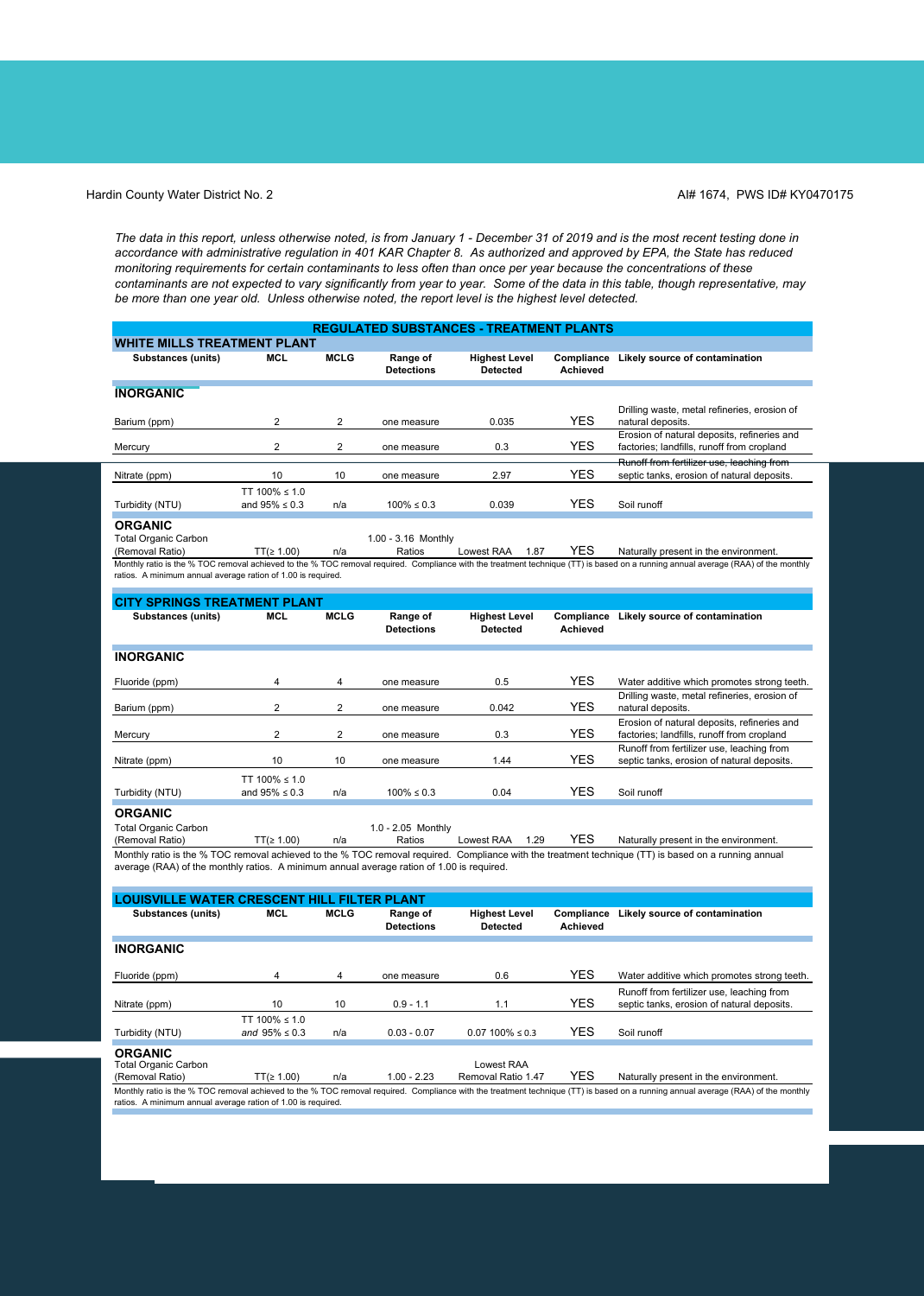|                                  | <b>UNREGULATED SUBSTANCES - HARDIN COUNTY WATER DISTRICT #2</b> |         |                            |  |  |  |  |  |
|----------------------------------|-----------------------------------------------------------------|---------|----------------------------|--|--|--|--|--|
| IILLS TREATMENT PLANT            |                                                                 |         |                            |  |  |  |  |  |
| Substance (units)                | <b>Minimum Reporting Level</b>                                  | Average | <b>Range of Detections</b> |  |  |  |  |  |
| 1-butanol                        | N/A                                                             | 7.267   | $0 - 16.8$                 |  |  |  |  |  |
| UNTREATED SOURCE WATER           |                                                                 |         |                            |  |  |  |  |  |
| Total Organic Carbon (ppm)       | 0.5                                                             | 2.87    | $1.4 - 3.9$                |  |  |  |  |  |
| <b>Y SPRINGS TREATMENT PLANT</b> |                                                                 |         |                            |  |  |  |  |  |
| Substance (units)                | <b>Minimum Reporting Level</b>                                  | Average | <b>Range of Detections</b> |  |  |  |  |  |
| 1-butanol                        | N/A                                                             | 7.42    | $3.25 - 11.1$              |  |  |  |  |  |
| UNTREATED SOURCE WATER           |                                                                 |         |                            |  |  |  |  |  |
| Total Organic Carbon (ppm)       | 0.5                                                             | 3       | $0.8 - 1.4$                |  |  |  |  |  |
| <b>DISTRIBUTION SYSTEM</b>       |                                                                 |         |                            |  |  |  |  |  |
| HAA5 (ppb)                       | N/A                                                             | 22.5    | 10.6-45.2                  |  |  |  |  |  |
| HAA6Br (ppb)                     | N/A                                                             | 5.45    | 1.88-9.96                  |  |  |  |  |  |
| HAA9 (ppb)                       | N/A                                                             | 27.75   | 13.5-50.9                  |  |  |  |  |  |

Our water system has sampled for a series of unregulated contaminants. Unregulated contaminants are those that don't yet have a drinking water standard set by EPA. The purpose of monitoring for these contaminants is to help EPA decide whether the contaminants should have a standard. As our customers, you have a right to know that these data are available. If you are interested in examining the results, please contact our office during normal business hours, or email Ryan Kynett at rkynett@hcwd2.org

|                                     |                  |             | <b>REGULATED SUBSTANCES - AT CUSTOMERS TAP</b> |       |            |                                         |
|-------------------------------------|------------------|-------------|------------------------------------------------|-------|------------|-----------------------------------------|
| <b>Substances (units)</b>           | AL               | <b>MCLG</b> | Range of                                       | 90th  | Compliance | Likely source of contamination          |
| Copper (ppm)                        |                  |             |                                                |       |            |                                         |
| 0 samples exceeded AL               | AL 90% < $1.3$   | 1.3         | $0.001 - 0.175$                                | 0.068 | YES        | Corrosion of household plumbing systems |
| Lead (ppb)<br>1 samples exceeded AL | AL 90% $\leq 15$ |             | $0 - 8$                                        |       | YES        | Corrosion of household plumbing systems |

Lead and copper results are from 2018 and the most recent required testing done in accordance with the regulation.

| <b>REGULATED SUBSTANCES - DISTRIBUTION SYSTEM</b> |            |                                                     |                               |                                         |                               |                                         |                        |                                          |  |
|---------------------------------------------------|------------|-----------------------------------------------------|-------------------------------|-----------------------------------------|-------------------------------|-----------------------------------------|------------------------|------------------------------------------|--|
|                                                   |            | <b>Hardin County Water District</b><br><b>No. 2</b> |                               | <b>Louisville Water Company</b>         |                               |                                         |                        |                                          |  |
| Substances (units)                                | MCL        | <b>MCLG</b>                                         | Range of<br><b>Detections</b> | <b>Highest Level</b><br><b>Detected</b> | Range of<br><b>Detections</b> | <b>Highest Level</b><br><b>Detected</b> | Compliance<br>Achieved | Likely source of contamination           |  |
| Total Trihalomethanes (ppb) (Stage 2 DBPR)        | 80         | n/a                                                 | $11.0 - 60.0$                 | 35 (LRAA)                               | $9.8 - 41.8$                  | 28.1 (LRAA)                             | YES                    | Byproduct of drinking water disinfection |  |
| Haloacetic Acids (ppb) (Stage 2 DBPR)             | 60         | n/a                                                 | $12.0 - 55.0$                 | 42 (LRAA)                               | $3.2 - 32.6$                  | 25.9 (LRAA)                             | YES                    | Byproduct of drinking water disinfection |  |
| Chloramines (ppm)                                 | $MRDL = 4$ | MRDLG=4                                             | $1.7 - 3.20$                  | 2.35 (RAA)                              | 1.59 - 3.40                   | 2.8 (RAA)                               | YES                    | Water additives used to control microbes |  |

If present, elevated levels of lead can cause serious health problems, especially for pregnant women and young children. Lead in drinking water is primarily from materials and components associated with service lines and home plumbing. Hardin County Water District No. 2 is responsible for providing high quality drinking water, but cannot control the variety of materials used in plumbing components. When your water has been sitting for several hours, you can minimize the potential for lead exposure by flushing your tap for 30 seconds to 2 minutes before using water for drinking or cooking. If you are concerned about lead in your water, you may wish to have your water tested. Information on lead in drinking water, testing methods, and steps you can take to minimize exposure is available from the Safe Drinking Water Hotline or at http://www.epa.gov/safewater/lead.